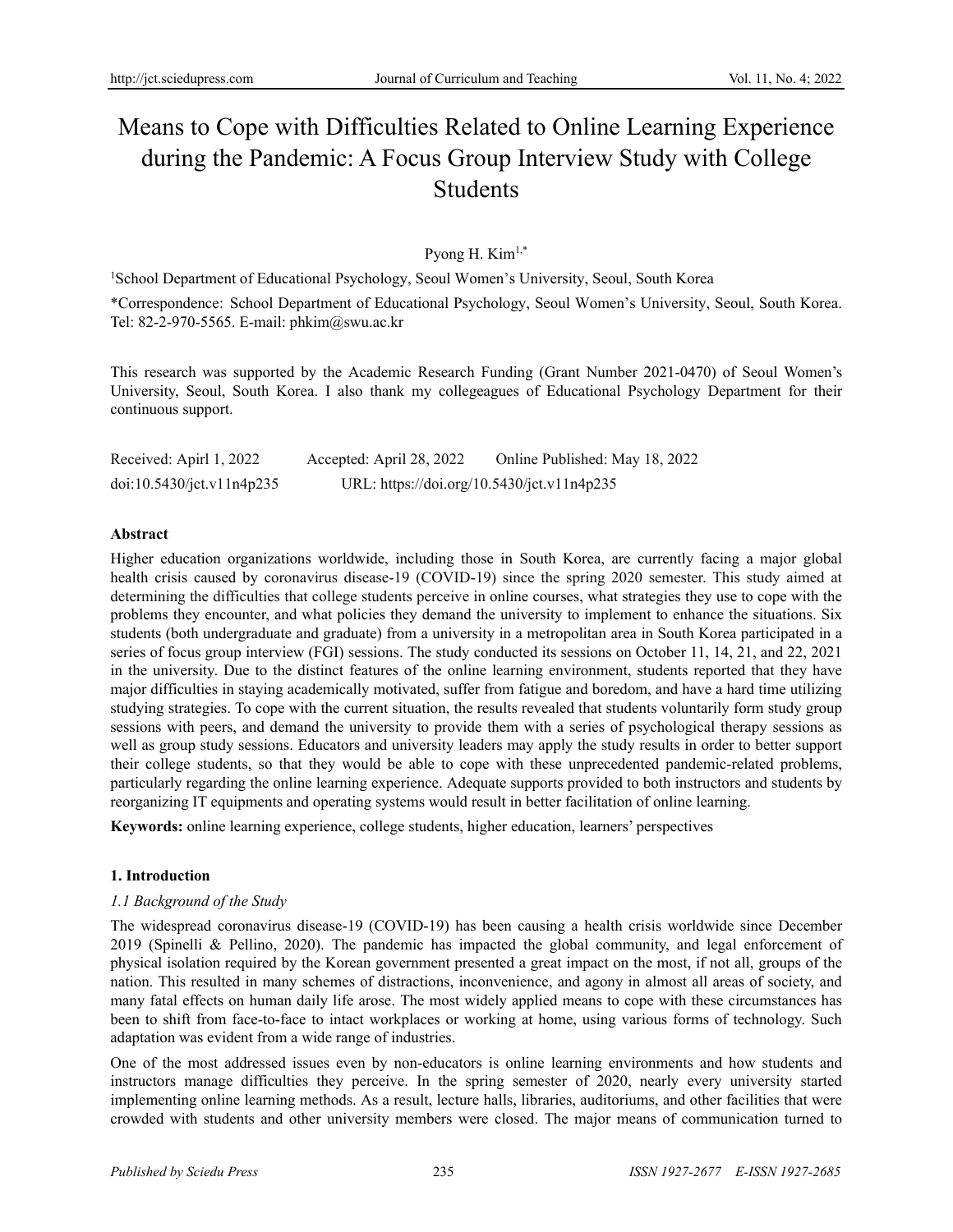online, using videoconferencing platforms, emails, and learning management systems (LMS), and these phenomena are expected to continue in 2022. It is noticeable that this sudden and unanticipated shift occurred involuntarily, meaning that no staff was prepared for it, and every member of organizations was forced to adapt to the new environments.

Not surprisingly, higher education institutions underwent trials and errors. The Korean government struggled to suggest educational countermeasures to prevent the spread of the COVID-19 crisis, and the Ministry of Education announced the postponement of school opening and changes in academic management (Lee, 2020). Accordingly, most universities in South Korea postponed the opening of classes. However, in the end, offline classes were conducted only in those that desperately needed practice, experiment, and practical skills. Most of the universities ended up providing an online learning environment (Zaho, Kong, Aung, Yuasa, & Nam, 2020)). It is understandable that the leadership of the universities would have expected the pandemic to be altogether overcome shortly (e.g., by the end of the summer of 2020), which explains why most of the institutions were not prepared to provide adequate training and devices for instructors to successfully deliver online courses to students.

This unprecedented online learning continued for more than four consecutive semesters. Though many universities, students, and instructors became familiar with the online learning elements as time passed by, relevant problems and difficulties are evident in terms of class preparation, technical issues, and most of all, the learning quality that students receive. Both instructors and learners who were only familiar with offline classes experience confusion and conflicts. A few of main problems related to this issue appeared to include poor quality of lectures (Qamar, Kiran, Khan, Raza, Iram, & Rauf, 2021), poor systems for more of successful online learning environment (Murphy, Eduljee, & Croteau, 2020), lack of effective teaching-learning tools (Tsitsia, Kabbah, Doyi, Kabe, & Safo, 2020), and lack of student-student as well as student-instructor communications (Shim & Lee, 2020)). The method of online proctored examinations is another phenomenon resulting from the online learning environment. Lee (2020) reported that the exam proctoring environment (i.e., whether online or offline) is unlikely related to students' academic achievement and assessments regardless of the testing method.

The continuous spread of the virus, delaying in starting each semester on time, strict isolation policies, and social distancing measures across South Korea appeared to result in students' dissatisfaction regarding their college life. Studies showed that most college students are not satisfied with their online learning experience compared to their previous offline courses (Sansom, 2020; Sadiq, 2020). Its reasons include lack of face-to-face communication and social interaction, low quality of the online lectures, feeling of social isolation among their peers, and feeling of fatigue and boredom (Vargas, Howie, Muench, & Perlis, 2021). In line with this, this study aims to determine the difficulties perceived by college students in one of the universities.

In an unprepared situation, due to the COVID-19 outbreak in the spring semester of 2020, instructors, learners, university staff members, and even parents were confused as to the policies of online learning that were implemented (Pyryani, Pyryani, & Deo, 2020). In order to cope with the complexity and resolve the problems, the present study pursuits to examine the difficulties that college students are experiencing regarding their online learning environments. Both instructors and students would be able to find the results of this study useful in a sense that accurately and subjectively understanding current circumstances and suggesting means to improve them.

## **2. Literature Review**

The following paragraphs describe what online learning experience college students undergo, the SWOT analysis of online learning, and a few strategies for improved online learning from students' perspectives.

## *2.1 Online Learning Experience among College Students*

Choi (2021) investigated college students' experience regarding their online learning environment. The author used the following questions for his study based on the four categories.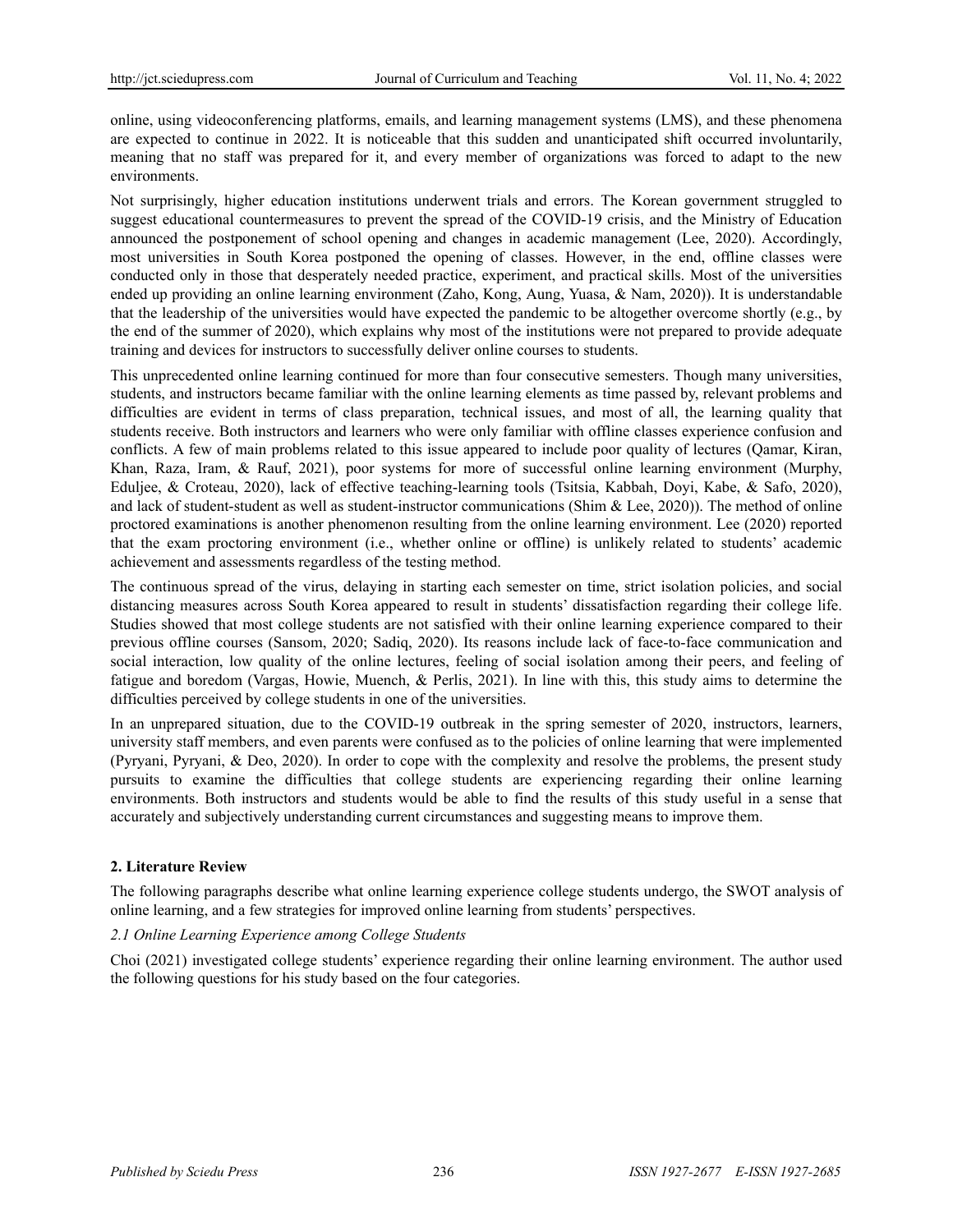|  |  |  | Table 1. Questions Regarding College Students' Online Learning Experience |
|--|--|--|---------------------------------------------------------------------------|
|  |  |  |                                                                           |

| Category         | Ouestion                                                                                                                          |
|------------------|-----------------------------------------------------------------------------------------------------------------------------------|
|                  | Can you tell us about your online learning experience?                                                                            |
|                  | Can you explain how effective online class components are? It can include both synchronous                                        |
| Online classes   | and asynchronous classes.                                                                                                         |
|                  | Can you tell us about your impression of the online learning system? It can include<br>accessibility, speed, and content quality. |
|                  | What was your anticipation for college life prior to being admitted to the college?                                               |
|                  | How do you handle problems occurring regarding the online learning experience and/or                                              |
| College life     | system?                                                                                                                           |
|                  | How do you manage your social relationships with your colleagues?                                                                 |
|                  | Is there any activity in which you participate to foster your learning strategies?                                                |
|                  | What was your feeling as you heard the news that the semester will take its place online?                                         |
| Self-recognition | How do you feel about the remote learning you are having as of now?                                                               |
|                  | If you experienced any form of depression in learning due to COVID-19, what was your                                              |
|                  | strategy to overcome it?                                                                                                          |
| Others           | What would you expect the instructors to do differently next semester?                                                            |
|                  | Is there anything else you would like to talk about?                                                                              |

The student participants reported that the remote learning experience offers a few advantages (e.g., easy access to online classes, convenience in reviewing the lecture contents, communication convenience through online media). However, the author concluded that the limitations and disadvantages of online learning outweigh the benefits. The student participants - particularly freshmen - appeared to feel that they repeated high school years, their rights as college students were deprived, and their social interactions with colleagues were limited. Also, student participants had only limited and ineffective access to information necessary for their online classes. Since their time spent at home largely increased due to the social restrictions, many of those who failed to productively manage their time felt depression, powerlessness, and a lower level of self-esteem.

Based on the findings, Choi (2021) suggested that instructors who conduct and manage synchronous online courses need to develop course contents that are suitable for online components to enhance students' understanding during each lecture. In the meantime, it is necessary to establish a stable infrastructure for online content at higher education institutions and provide administrative support for content utilization (Dhawan, 2020).

## *2.2 Strengths, Weaknesses, Threats, and Opportunities (SWOT) of Online Learning*

Novikov (2020) proposed a SWOT analysis of the transition to online learning. The study was conducted to investigate various socio-cultural, technical, and personal challenges that students encountered during the COVID-19 era.

The strengths included improved flexibility for learning, the ability to use a wider range of multimedia resources, reduced rate of distractions caused by peers in classrooms, and a better environment in which students can focus on individual assignments leading to increased self-reliance. The weaknesses included technical difficulties involving hardware and software, a decline in retention rate, increased delays in teacher-student communication, fatigue in online learning leading to demotivation, and initial absence of fully adapted remote teaching methods. The opportunities included teacher training leading to the creation of high-quality online learning content, students' improved computer literacy and technological adaptability, and more opportunities to provide education to students regardless of their ability to travel. The threats included increased teacher attrition rate, devaluation of traditional offline learning, increased reliance on technology rather than personal skills, avoidance of face-to-face communication leading to lowered cultural and social adaptability, and increased opportunities for cheating and other forms of malpractices.

## *2.3 Strategies for Improved Online Learning*

Davis, Chen, Hauff, and Houben (2018) conducted a review of the literature in learning strategies aiming to create a more active learning experience. The authors' have identified metacognitive strategies, questioning, feedback, and cooperative learning as the four most promising factors that would improve the online learning experience among college students.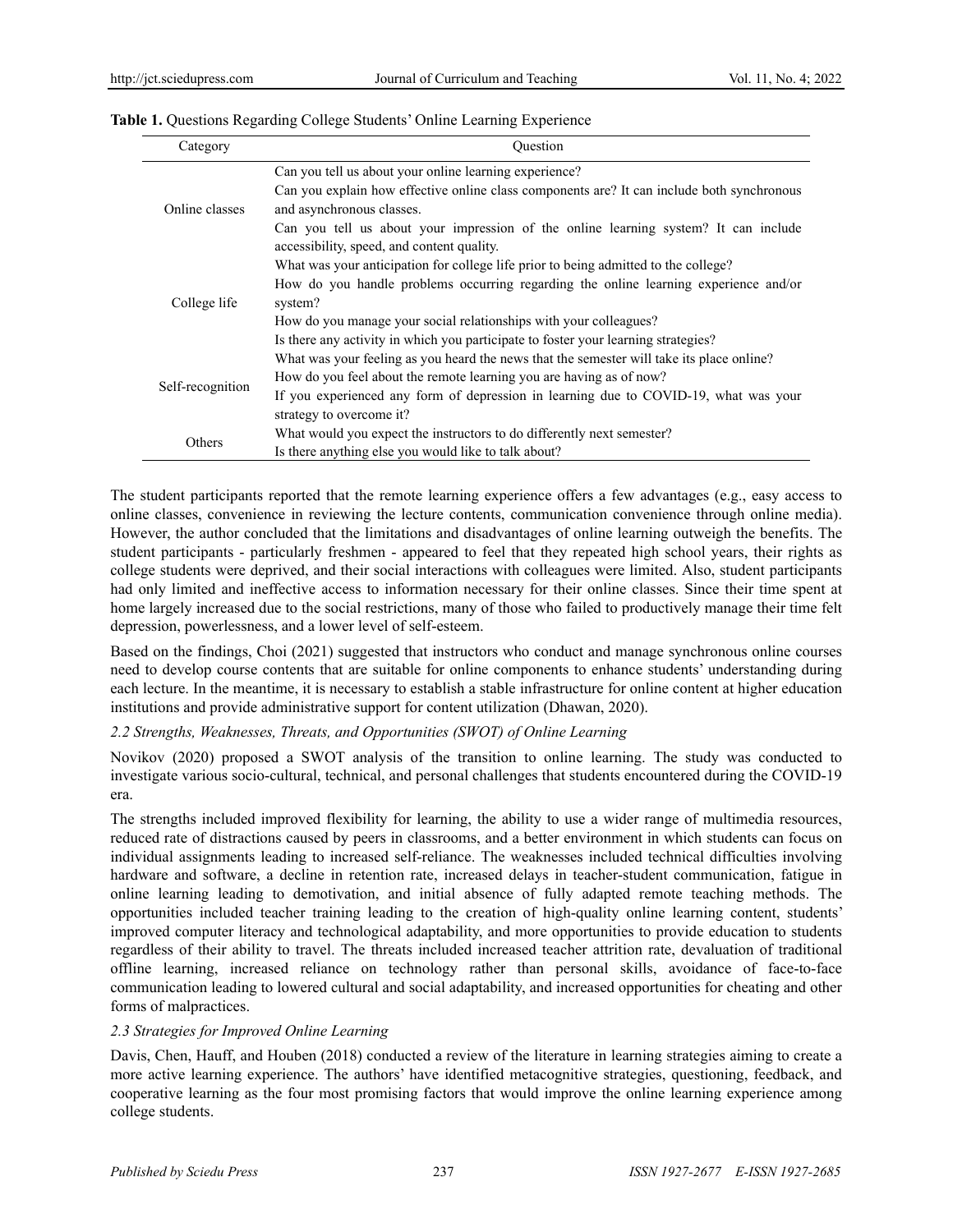## 2.3.1 Metacognitive Strategies

Hattie (2008) defined metacognitive behavior as "higher-order thinking involving active control over the cognitive processes engaged in learning". It is a skill necessary for online learners because they need to be self-directed and coordinate their learning strategies as well as time management, rather than heavily depending on instructors (Kauffman, 2018). Literature in the field of educational psychology suggests that fostering metacognitive strategies of learners is likely to result in their improved academic performance [18]. Those who indicate the importance of supporting learners' metacognitive awareness demonstrate the difficulty of implementing this complex cognitive process (see Kauffman, 2018 for review). It clearly shows that interventions designed to support learners' metacognitive strategies have much potential to improve the overall quality of online learning.

## 2.3.2 Questioning

Hattie (2008) indicated questioning as a highly effective teaching strategy by having learners pose thoughtful questions that elicit critical thinking, introspection, and new ways of thinking. The author highlighted that the questioning methods can prompt learners to retrieve and activate prior knowledge in formative assessment contexts. Also, this technique appears to be highly effective in the sense that learners can understand their own positions in comparison to their goals, particularly in an online setting (Guasch, Espasa, & Martinez-Melo, 2019). Though it requires much training and practice, questioning is also known to stimulate learners' critical thoughts beyond the superficial levels of factual knowledge.

## 2.3.3 Feedback

Guasch et al., (2019) defines feedback as "information provided by an agent about aspects of one's performance or understanding", in which the agent could be teacher, peer, book, parent, or even one's own experience and perspective. When teachers strategically provide students with feedback, it can have the learners reflect on their approach to a given situation. Specifically, learners are highly likely to feel isolated and detached from the instructors, other peers, and even the course itself when feedback provision is limited (Colombino, Dall'Anese, & Bernstein, 2019). Hence, it is instructors' critical responsibility to provide ample, timely appropriate, and accurate feedback to students to improve their overall performance as well as satisfaction levels.

## *2.4 Effects of Pandemic in Education*

Wang, Degde, Son, Keller, Smith, and Sasangohar (2020) conducted an online survey in which 2031 college students participated. Their results showed that 960 participants were experiencing moderate-to-severe level of depression, 775 were undergoing moderate-to-severe level of anxiety, and 366 had suicidal thougths. Only 43.25% of the participants indicated that they were adequately able to cope with the stress related to the pandemic. In terms of coping mechanisms, more than half of the participants addressed support from family and friends as key factors, and others mentioned the use of technology, counseling services, and meditation as forms of support.

Akat and Karatas (2020) stressed that COVID-19 resulted in psychological effects mainly because it continuously spreaded out globally, death rates increased, and restrictions applied against people's willingness. They estimated that impacts caused by the pandemic are likely to induce many short-term and long-term problems in education fields. The authors offered a few recommendations for young people to cope with the ongoing crisis, including maintaining social relationships with others even online, participating in relaxing exercises and sports activities, counseling experts to ease stress and fear, and ensuring personal development such as reading and playing musical instruments. The authors also suggested education stakeholders to strengthen the infrastructure of the online learning system, making sure that no student is deprived of education, and to participate in in-service training to improve their online teaching competencies.

# *2.5 Research Questions*

This study aimed to determine the difficulties perceived by college students in the online learning environment. Specifically, it sought answers to the following questions.

Research Question 1. What difficulties do college students perceive regarding the online learning enrivonment, and what mechanisms do they prefer to use to overcome the challenge?

Research Question 2. Which method of examination do students prefer: online, offline, or combination of both?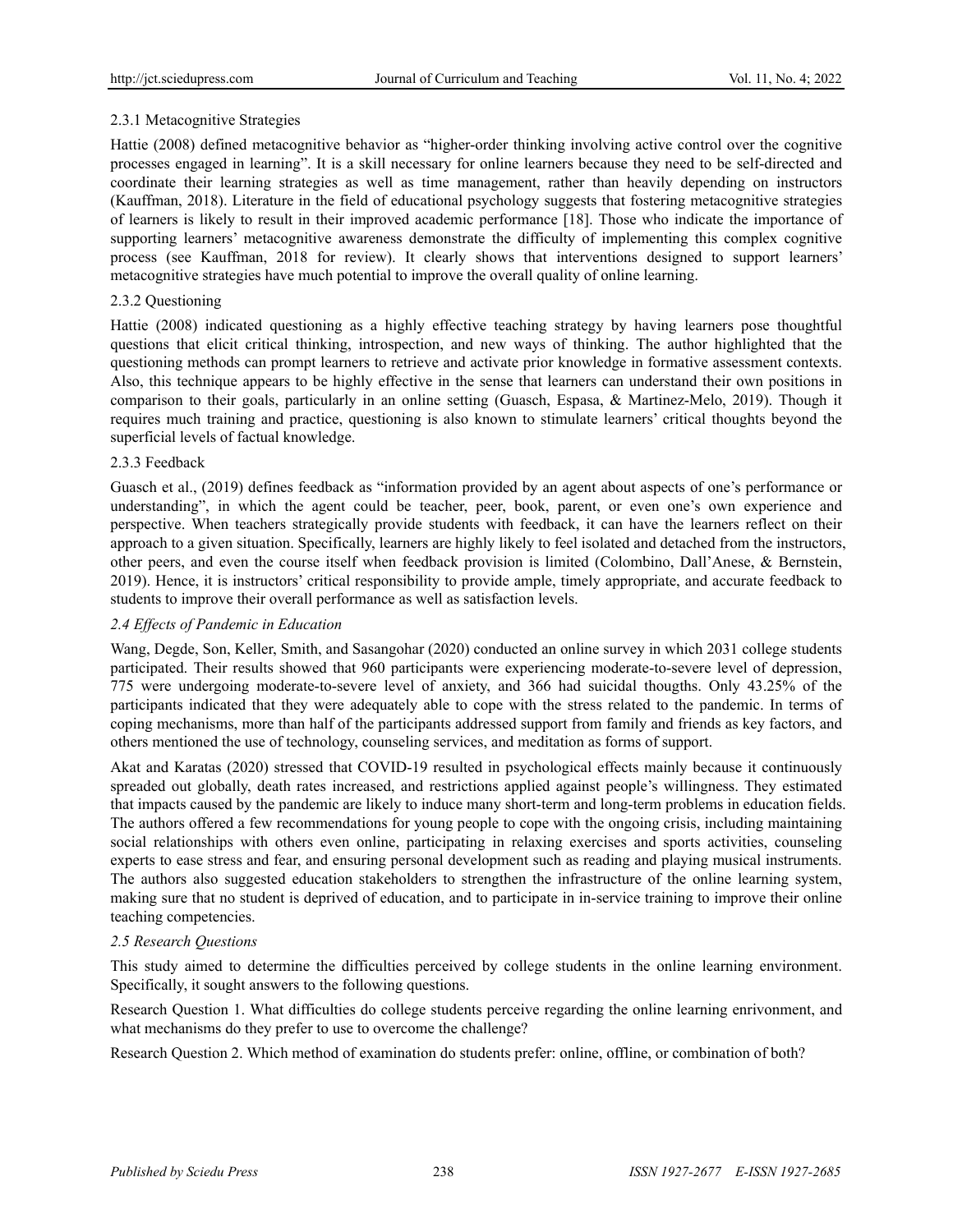## **3. Methods**

### *3.1 Select of Participations*

The study adopted an approach named 'focus group interview' that involves a small number of samples that has similar demographics with common traits (i.e., same university, pursuing to become a teacher in the future career, and woman) (Cheng, 2007). The purpose of this method was to gather crucial data regarding a certain topic (i.e., college students' experience as online learners) for further analysis. The researcher attempted to congregate ideas and opinions from the participants' interactions during the course. A more detailed description of guideline and questionnaire is attached in the Appendix A. The researcher chose a total of six student participants via a 'purpose sampling' method in order to form a sense of bonded relationships among them. A more detailed description of the participants is shown in Table 2.

| Group<br>Number | Participant<br>Number | Age | Gender           | Sessions Conducted     | <b>Pursuing Degree</b> | Major       |            |
|-----------------|-----------------------|-----|------------------|------------------------|------------------------|-------------|------------|
|                 | Student 1             | 22  |                  | October 11 and October | Bachelor's             | Educational |            |
|                 | Student 2             | 22  | Female           | 14, 2021               |                        | Bachelor's  | Psychology |
|                 | Student 3             | 24  |                  |                        | Doctoral               |             |            |
|                 | Student 4             | 20  |                  | October 21 and         | Bachelor's             | Early       |            |
| 2               | Student 5             | 26  | Female           |                        | Doctoral               | Childhood   |            |
|                 | Student 6             | 21  | October 22, 2021 |                        | Bachelor's             | Education   |            |

### **Table 2.** Background of the Student Participants

## *3.2 Data Collection and Analysis*

The study took a qualitative research approach. The researcher conducted two interview sessions with each group (a total of four sessions), using an online videoconferencing software, Zoom. It took less than 50 minutes per session in October, 2021. When participants were not able to join, they instead filled out questionnaire that researcher had sent in advance. An open questionnaire was used that Kruger  $&$  Casey (2000) suggested as an interview tool that included 1) imposing questions, 2) preliminary questions, 3) main questions, and 4) concluding questions. After conducing a preliminary interview, orders and contents of the questions were revised prior to focus group interview sessions. To heighten reliability and validity of the qualitative data analysis, a participant with a doctoral degree in educational psychology major and a participant with a doctoral degree volunteered as research assistants to confirm the accuracy of the interviewed contents.

## **4. Results and Analysis**

## *4.1 Difficulties Students Perceive*

The student participants' difficulties they appeared to perceive were classified as five distinct categories: difficulty in concentrating, difficulty in staying motivated, fatigue and boredom, difficulty in (effectively) communicating with instructors, and financial difficulty.

| Category                       | <b>Statement</b>                                                                                                                                                                                                                                                                                                                                         | Date                | Participant          |
|--------------------------------|----------------------------------------------------------------------------------------------------------------------------------------------------------------------------------------------------------------------------------------------------------------------------------------------------------------------------------------------------------|---------------------|----------------------|
|                                | "Concentrating is the biggest issue because it's the goal very hard to<br>achieve, and even if I start concentrating, maintaining the feeling of<br>concentrating is another issue."                                                                                                                                                                     | October 14,<br>2021 | Student 3            |
| Difficulty in<br>concentrating | "I don't even remember the last time I spent my time wholly on the<br>class. I mean, it's really easy to get lost and distracted with all the<br>smartphones and other digital devices around the laptop. No one even<br>tells me what to do; it gives more distractions and temptation do<br>things other than paying enough attention to the classes." | October 22,<br>2021 | Student 5            |
|                                | "Starting to study in class is okay, but staying focused is another                                                                                                                                                                                                                                                                                      | October 14.         | Student <sub>2</sub> |

**Table 3.** Difficulties Students Perceive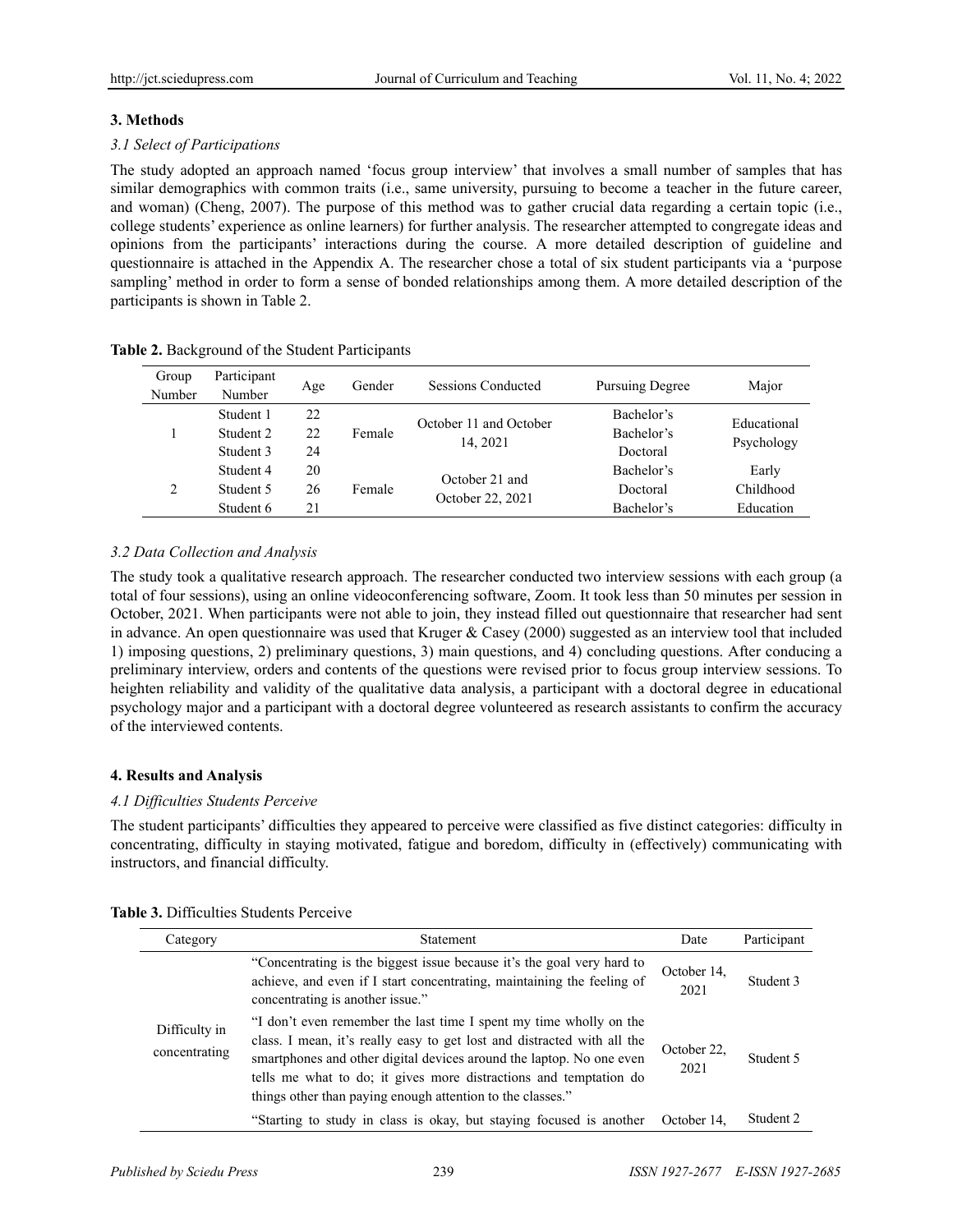|                                       | problem. I get to lose my sense of focusing for most of the time."                                                                                                                                                                                                                                                                                               | 2021                |           |
|---------------------------------------|------------------------------------------------------------------------------------------------------------------------------------------------------------------------------------------------------------------------------------------------------------------------------------------------------------------------------------------------------------------|---------------------|-----------|
|                                       | "I really have no idea how my friends keep focusing on during<br>classes. It's really hard for me to do so."                                                                                                                                                                                                                                                     | October 11,<br>2021 | Student 2 |
|                                       | "I mostly feel as if I'm studying alone with no one else around. This<br>loneliness does not help at all. It actually worsens my need to study."                                                                                                                                                                                                                 | October 14,<br>2021 | Student 3 |
| Difficulty in<br>staying<br>motivated | "It's not like the offline courses I used to have in high schools or<br>before COVID-19 situations. I keep falling apart from the idea that I<br>have to work on the assignments and get ready for midterms and<br>finals. It's almost like, 'why should I bother if no one else is<br>studying?"                                                                | October 21,<br>2021 | Student 5 |
|                                       | "Both recorded and synchronous classes are hard to stay focused. I<br>think synchronous classes are even harder."                                                                                                                                                                                                                                                | October 11,<br>2021 | Student 2 |
|                                       | "Others seem to study hard and for long time. For me, it's not the<br>case for most of the time."                                                                                                                                                                                                                                                                | October 21,<br>2021 | Student 4 |
|                                       | "During most of the online classes, I open up other windows because<br>it's so boring."                                                                                                                                                                                                                                                                          | October 11,<br>2021 | Student 1 |
| Fatigue and<br>boredom                | "I keep watching the clock, asking myself 'when is this going to<br>over?"                                                                                                                                                                                                                                                                                       | October 22,<br>2021 | Student 6 |
|                                       | "Feeling sleepy is the usual feeling I get for every class I attend."                                                                                                                                                                                                                                                                                            | October 14,<br>2021 | Student 1 |
|                                       | "Not every professor, but some professors respond to my emails in a<br>very tardy fashion. Do they not check their emails everyday? It's one<br>of their responsibilities."                                                                                                                                                                                      | October 22,<br>2021 | Student 5 |
| Difficulty in                         | "I felt isolated and disconnected everytime I found that the professor<br>didn't even read my email. Isn't it their job to respond to my<br>questions? I'm not sure if they are doing their jobs right."                                                                                                                                                         | October 14,<br>2021 | Student 3 |
| communicating<br>with<br>instructors  | "My friends shared these tips with me about how to get the professor<br>read my message [on the LMS (learning management system)].<br>Unless I apply these, you wouldn't get the answers you wanted from<br>them [the instructors]".                                                                                                                             | October 14,<br>2021 | Student 2 |
|                                       | "Getting the professors' response in time is not happening everyday.<br>It's frustrating because you don't know what to do next if you don't<br>get a reply from them [professors]."                                                                                                                                                                             | October 21,<br>2021 | Student 4 |
|                                       | "I didn't have a laptop before. For the online [courses], I had to get<br>one and other necessary equipments."                                                                                                                                                                                                                                                   | October 22,<br>2021 | Student 6 |
| Financial<br>difficulty               | "You might think you'd save money because there is no commuting<br>to schools, but it's not the case. The used laptop I bought was much<br>more expensive than I thought it would be. Because I used to use the<br>[cheap] school restaurants before, the money for food costs a lot these<br>days because now I order deliveries for my meals almost everyday." | October 21,<br>2021 | Student 4 |
|                                       | "Thankfully, ast least the university gave me this free Zoom account<br>for classes, but they are not paying me for the laptop, keyboard, and<br>monitor that I needed the most."                                                                                                                                                                                | October 21,<br>2021 | Student 5 |

## *4.2 How Students Cope with the Perceived Difficulties*

The student participants' strategies to cope with the difficulities they perceived were classified as three categories: forming a series of study group sessions, consulting in-school couselors, and studing alone.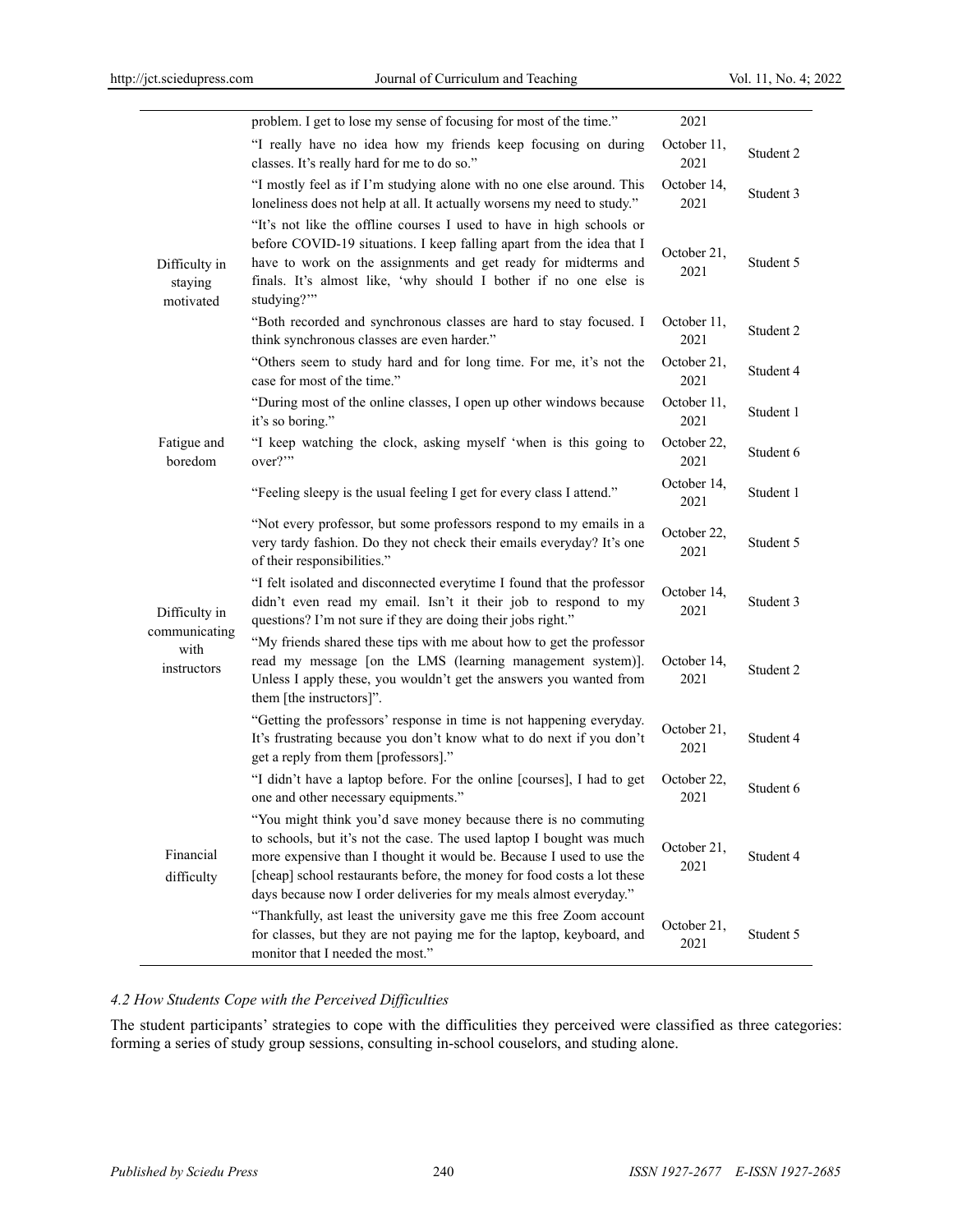|  |  |  |  |  |  |  |  | Table 4. How Students cope with the Perceived Difficulties |  |
|--|--|--|--|--|--|--|--|------------------------------------------------------------|--|
|--|--|--|--|--|--|--|--|------------------------------------------------------------|--|

| Category                                       | Statement                                                                                                                                                                                                                                                                                             | Date                | Participant |
|------------------------------------------------|-------------------------------------------------------------------------------------------------------------------------------------------------------------------------------------------------------------------------------------------------------------------------------------------------------|---------------------|-------------|
| Forming a series<br>of study group<br>sessions | "My high school friends and I meet online, and show how we study to each<br>other. It's kind of helping me to realize that I have to study, and I'm not the<br>only one who needs to study."                                                                                                          | October 14,<br>2021 | Student 2   |
|                                                | "This [pandemic] brought me a chance to focus on myself more than before.<br>I could deeply reflect on what I should do in the near and far future, and<br>realized that I am the one who makes important decisions, not the others. It<br>somewhat helped me overcome [the difficulties I perceive]. | October 22.<br>2021 | Student 6   |
| Focusing on<br>oneself instead of<br>others    | "I used to spend unnecessarily much time on finding out what other people<br>are doing using SNS (social network services). But it's got changed. Now<br>finding out what I like to do is getting easier and easier for me because that's<br>what I do almost every day."                             | October 22,<br>2021 | Student 5   |
|                                                | "It sounds bizarre, but my social relationships are on a diet. It means that I<br>communicate with only a few people I like the most. For the rest of the time,<br>I do what I like to do, instead of spending my energy to please other people."                                                     | October 21,<br>2021 | Student 4   |
|                                                | "The school has some online and offline counseling sessions for free. I find<br>the offline counseling very helpful because she [the counselor] seems to<br>understand my problems from every perspective."                                                                                           | October 14,<br>2021 | Student 1   |
| Consulting<br>in-school<br>counselors          | "Last semester, I attended this seminar, and they let me know that the<br>university has counselors. I visited because it was free. The counselor I met<br>there somewhat eased my mind for a while. It helped, but not much."                                                                        | October 11,<br>2021 | Student 2   |
|                                                | "My friend from another major recommended me a therapy session. I found<br>that I'm not the only one struggling with studying. It gave me a sense of<br>relief."                                                                                                                                      | October 22,<br>2021 | Student 4   |
| Studying alone                                 | "I used to study alone before COVID-19, and I still study alone. It's my<br>style, and I'm sticking to it because it saves much time and money."                                                                                                                                                      | October 11,<br>2021 | Student 1   |

## *4.3 Policies Students Expect the University to Implement*

The policies that the student participants expect the university to implement were classified as three categories: group study session, psychological therapy session, and professional development sessions for instructors.

**Table 5.** Policies Students Expect the University to Implement

| Category                                                   | Statement                                                                                                                                                                                                                                                                                                                           | Date                | Participant |
|------------------------------------------------------------|-------------------------------------------------------------------------------------------------------------------------------------------------------------------------------------------------------------------------------------------------------------------------------------------------------------------------------------|---------------------|-------------|
| Group study<br>session                                     | "Studying together might be helpful, though I've never tried it before. Since<br>students do not volunteer to do so, the school can help us with that."                                                                                                                                                                             | October 14,<br>2021 | Student 3   |
|                                                            | "As I said earlier, I like to study with my friends online. What if the school<br>gives us the same kind of chance? I'm sure many others will benefit from<br>that."                                                                                                                                                                | October 14,<br>2021 | Student 2   |
| Psychological<br>therapy session                           | "The counselors are helpful, but [I] need more sessions like them. It's great<br>to have someone who understands your situations when no one else does."                                                                                                                                                                            | October 14,<br>2021 | Student 1   |
|                                                            | "During the pandemic, it's the psychological status that is more at stake than<br>other criteria. So the school should provide us with some forms of therapy<br>with experts."                                                                                                                                                      | October 21,<br>2021 | Student 6   |
| Professional<br>development<br>sessions for<br>instructors | "You won't believe how many professors are still not used to using Zoom<br>and other online applications. I seriously think they need some forms of<br>instruction in that category. I mean, didn't they learn how to use the [online]<br>tools last year already? Sometime I feel like I can handle Zoom better than<br>they can." | October 22,<br>2021 | Student 6   |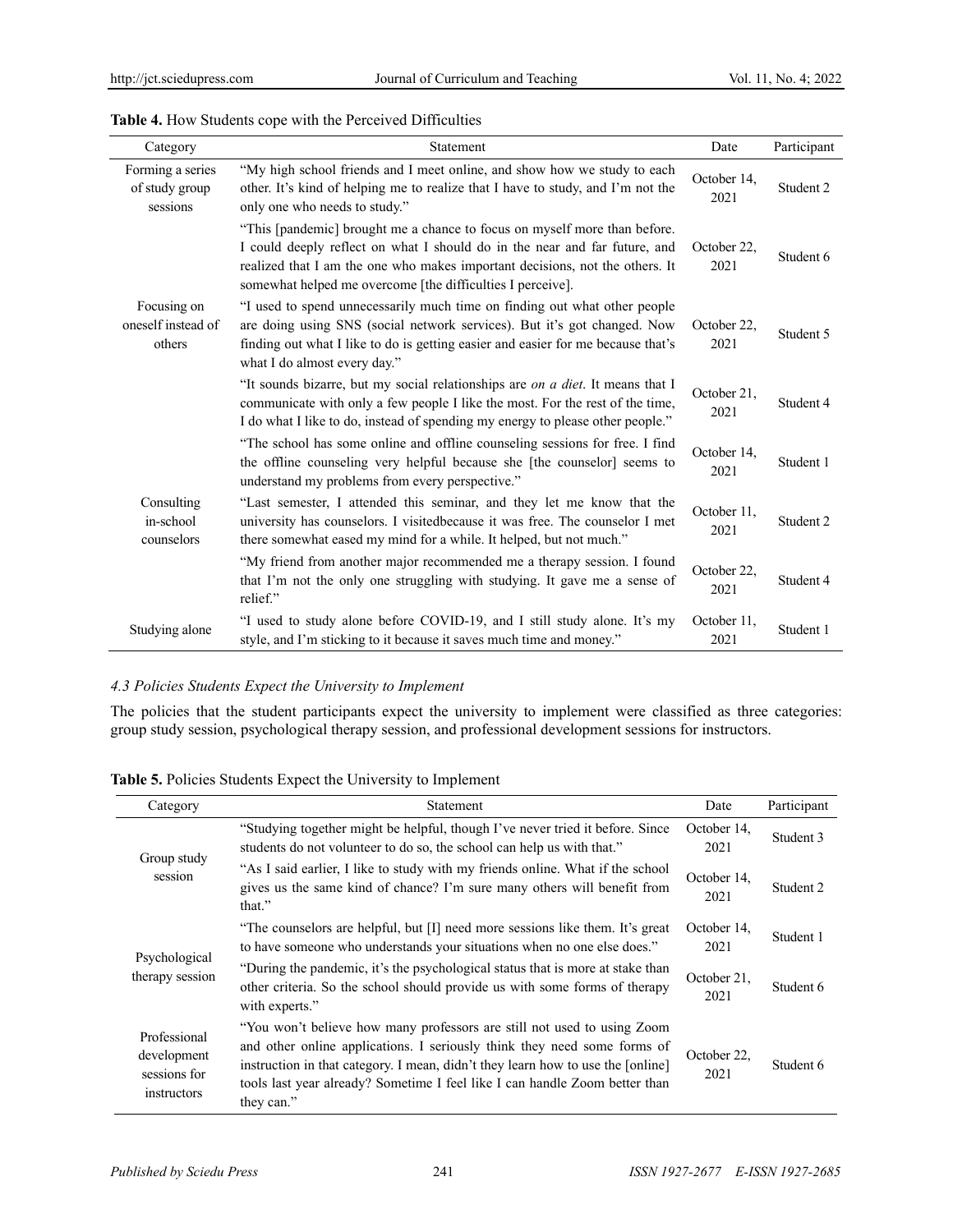## *4.4 Students' Preference on Examination Methods*

The student participants were asked to elaborate which method of examination they prefer and why (i.e., online, offline, or combination).

| Category                                                                        | Statement                                                                                                                                                                                                                                                                                                    | Date                | Participant |
|---------------------------------------------------------------------------------|--------------------------------------------------------------------------------------------------------------------------------------------------------------------------------------------------------------------------------------------------------------------------------------------------------------|---------------------|-------------|
|                                                                                 | "My professor last semester gave us online exams for both [midterm and<br>final]. It was great because I could easily find out what I got wrong and<br>right."                                                                                                                                               | October 11,<br>2021 | Student 2   |
| Prefering an Online<br>Form of Examination                                      | "The biggest advantage [of online examination] is that you don't have to<br>hand-write everything. It [writing by hand] is so much tiring mostly<br>because you don't get to write by hand often because we're used to using<br>smartphones and computers"                                                   | October 11,<br>2021 | Student 1   |
|                                                                                 | "Though some [of my classmates] like traditional tests because of<br>cheating issues. But I think the benefits of online tests far exceed the<br>traditional ones."                                                                                                                                          | October 14,<br>2021 | Student 3   |
|                                                                                 | "When I type my answers, I can think much faster [than writing by hand],<br>which helps me do better on tests. Initially, I was against taking tests<br>online, but now I like it so much better."                                                                                                           | October 21,<br>2021 | Student 6   |
| Prefering an Offline<br>Form of Examination                                     | "I heard some people cheat during online tests because the professor<br>cannot check everyone. Because almost every course does relative<br>evaluation [in which only half of students receive A+ and A, whereas<br>others receive $B+$ or lower level], you get to become very sensitive on that<br>issue." | October 21.<br>2021 | Student 4   |
|                                                                                 | "Technology is not a friendly terminology for me. I have been taking tests<br>offline for the entire of my life. I don't think I'm ready for online tests<br>yet."                                                                                                                                           | October 21,<br>2021 | Student 5   |
| Prefering a combination<br>of both online and<br>offline form of<br>examination | "The pros and cons of both [online and offline] tests are obvious. So I<br>even requested my professor to do both: one for the midterm, and one for<br>the final exam, though she didn't follow it."                                                                                                         | October 14,<br>2021 | Student 1   |
|                                                                                 | "If we combine the two, we can benefit from both of the test types."                                                                                                                                                                                                                                         | October 11.<br>2021 | Student 3   |

**Table 6.** Students' Preference on Examination Methods

#### **5. Discussion and Conclusion**

#### *5.1 Discussion*

The study attempted to find out what difficulties college students currently experience, what means of resolutions they implement in to overcome the perceived difficulties, what policies they expect the university to implement, and which method of examinations they prefer to take: online, offline, or combination of both.

The findings showed that the student participants were generally struggling with difficulty in concentrating, difficulty in staying academically motivated, fatigue and boredom while preparing for examinations, difficulty in effectively communicating with instructors and peers, and financial difficulties regarding their online learning experience. The findings also showed that the student participants attempted to form group study sessions with peers, consult in-school counselors, and study alone as they cope with the difficulties they encounter. It appeared that the student participants wish their university to provide them with university-led group study conferences as well as psychological therapy sessions to better cope with the problems. Lastly, the student participants appeared to prefer the online examination method over offline and the combination of both mainly due to its convenience (e.g., typing keyboard over writing by hand) and access to the information regarding the examination results that the instructors give, using the provided learning management system. Such outcomes appeared to be similarly aligned with those of previous researches (Aguilera-Hermida, 2020; Nasri, Husnin, Mahmud, & Halim, 2020).

As for the limitations, ince the data of the present study were collected and anaylzed from six participants attending a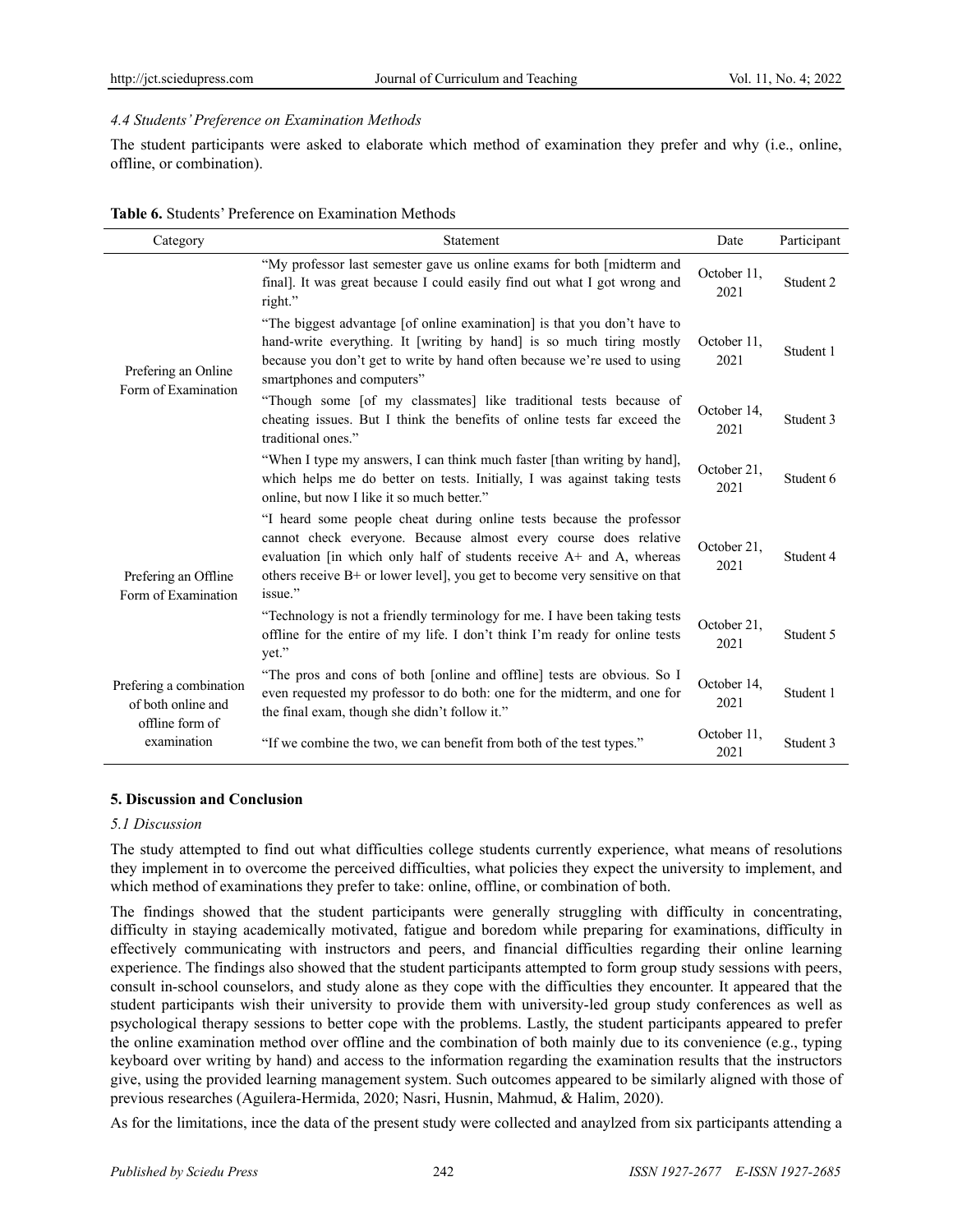single university, the results are likely to be different from those of the overall population. There also exists a certain restraint to generalize its findings. Therefore, it is desirable that future studies are conducted not only with larger student bodies, but also with instructors in order to evaluate their viewpoints. More techniques including surveys, in-depth one-on-one interviews, class observations, self-reports of instructors and learners, and reflections may be applied. Another major limitation of the study is that the student participants' responses were evaluated qualitatively, but not quantitatively. Measuring the status of college students' feelings regarding their perspectives on online learning using Likert scales, for example, could lead to a more accurate analysis of their current learning experience, which would achieve relevant goals.

Even in difficult situations, continuous efforts and understanding need to be maintained steadily in the future online learning environments. As a few previous studies supports, the quality of online courses as well as student satisfactory levels can gradually improve through mutual understanding and joint efforts based on students' determination to stay academically motivated, instructors' efforts to resolve presented problems, and the organizations' supports (Viswanath, Lee, & Pinnamaneni, 2020). With higher than 75% of full vaccination rate in South Korea as of early November, 2021, the government and higher education in general expect offline courses to resume next semester. However, since many students still wish to pursue online learning environment in some forms (e.g., hybrid courses), the instructors need to implement its elements during the courses. Correctly and accurately analyzing students' difficulties and their needs would be the first stepping stone to result in a perfect balance between online and offline approaches.

### *5.2 Conclusion*

In South Korea, COVID-19 began negatively affecting college students' academic performance and motivation, resulting in decreased class quality and satisfaction level for their university life in general. Features that led to worsening the situations include inadequate management of the unexpected phenomenon, insufficient preparation of the online class system, lack of proper interaction between instructors and students, university staff members' low familiarity with online learning devices, and lack of infrastructure for online learning system provided.

Those who were willingly admitted to online universities in which distance learning is the major form of learning undergo difficulties while taking courses; it is altogether reasonable to assume that non-online university students who were forced to take online courses against their will without preparation or warning are experiencing distress and confusion. College students' experience related to online learning appears to be generally negative, but intact courses, student counseling, and other online conferences using various forms of technology are likely to be demanded the post-COVID-19 era. This is mostly because the students have learned a few unexpected advantages that online courses could have offered (e.g., convenience of staying home, less physical commuting to the institution, less stress derived from social interactions, financial ease, etc.).

From such perspectives, one can find the results of the study meaningful in the sense that they contributed to understanding the psychological status of college students and what policies they expect the university to implement. Using the findings of the study, policymakers, as well as leadership of higher education institutions, may enforce strategies to reduce the students' distress and to foster instructors' skills necessary for managing online classes.

Analyzing the findings of the study, one can conclude that it would be necessary to assess the life patterns of college students and establish an appropriate learner-centered system, breaking away from the existing curriculum and instructor-centered approach support policy. Doing so would allow the students to better adapt to the framework of more effective academic management. This indicates that universities should create a student-friendly academic management system in line with the changing environment. It is also necessary to prepare a learning management system that considers the situations of college students' online learning experience due to COVID-19. There is a need to develop various forms of online learning approaches, because college students need to find a perfect balance between schoolwork and family life.

Additionally, to prevent dropout rates of college students - a major concern in higher education in South Korea - and to improve their academic performance in online learning environments, instructors need to emotionally support students by forming a sense of rapport or togetherness with them. It is also desirable to provide college students with practical learning strategies by introducing mentoring or tutor systems currently used in remote universities.

There are a few recommendations for more effective online learning courses conducted in college settings based on the findings. First, it appeared that the students were going through a wide range of difficulties regarding their online learning experience. This is rather an unexpected result especially because many of them were considered to become used to the new environment in which offline courses were almost completely removed. Prior to providing its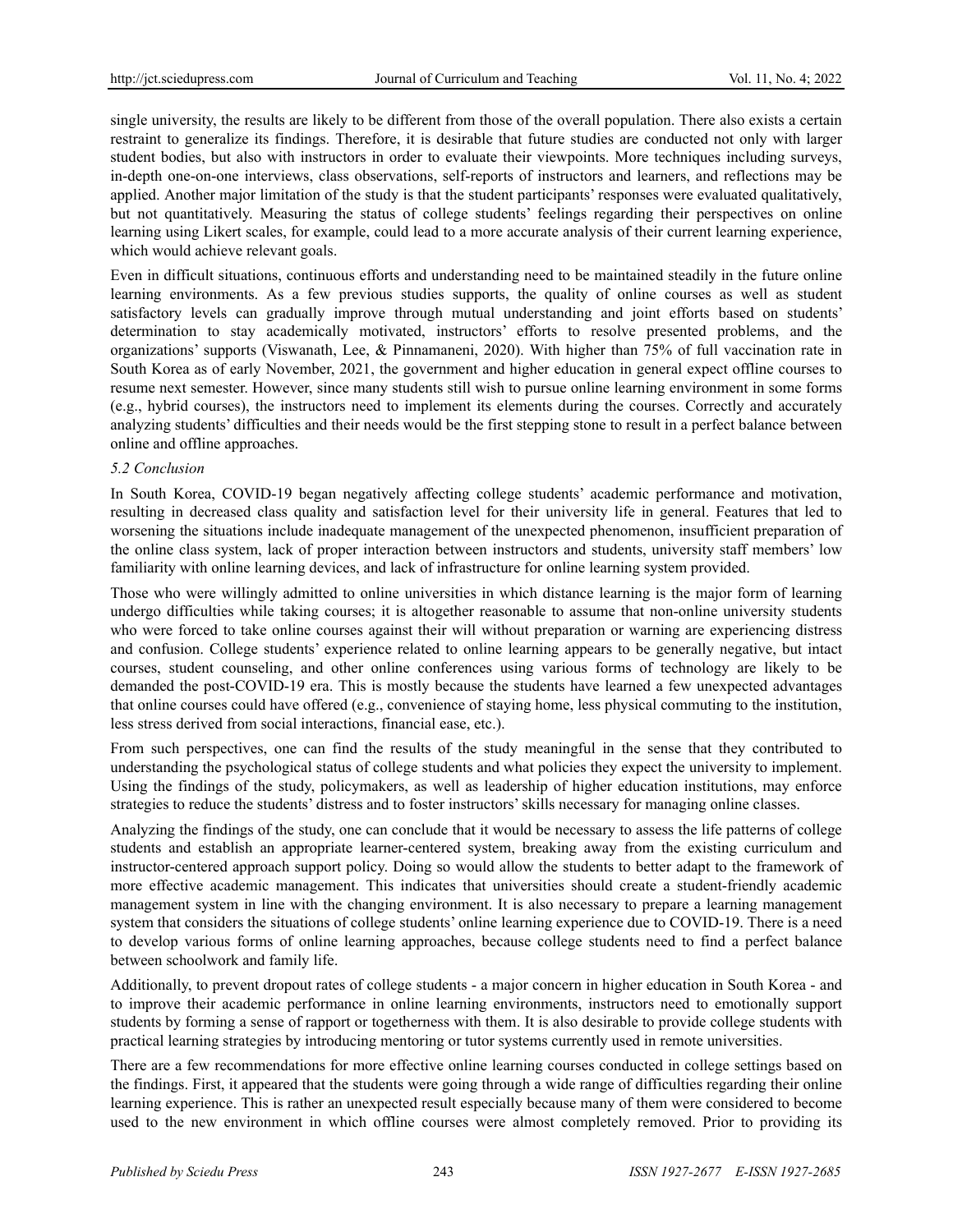students with desired assistance, the university needs to be aware of the precise hardship that the pandemic had presented to the student body. These findings made meaningful contribution from this perspective. It would be necessary to develop various teaching and learning approaches (e.g., lecture and discussion, presentation, group activities, flipped learning method, team project activities, etc.) that can be achieved on online platforms (mostly Zoom) accordingly.

Second, the student participants appeared to cope with the problematic situations that they were encountering, even when supports from university were insufficiently provided. From the participants' responses, the researcher could learn that there is a strong need to promote interaction, and coopearative learning among students and instructors that can actively reflect students' opinions to develop and apply appropriate teaching methods. One disadvantage of online learning is that it can easily cause lack of instructor-student as well as student-student communications as there exists physical distance among them (Deming, Goldin, Katz, & Yuchtman, 2019). This problem was evident from the present study.

Third, it is necessary to provide adequate supports to both instructors and learners by re-organizing IT equipments, teaching and learning supports, and opearating systems in order to better facilitate online learning. As many of the student participants appealed that a small body of the faculty needs to develop their IT-related skills, relevant training is likely to resolve the problems. Since the problems that the pandemic has been causing seem to distress students' psychological well-beings, many of students may find group therapy sessions helpful to ease their minds.

#### **References**

- Aghajani, M., & Adloo, M. (2018). The Effect of Online Cooperative Learning on Students' Writing Skills and Attitudes through Telegram Application. *International Journal of Instruction, 11*(3), 433-448. https://doi.org/10.12973/iji.2018.11330a
- Aguilera-Hermida, A. P. (2020). College students' use and acceptance of emergency online learning due to COVID-19. *International Journal of Educational Research Open*, *1*, 100011. https://doi.org/10.1016/j.ijedro.2020.100011
- Akat, M., & Karataş, K. (2020). Psychological effects of COVID-19 pandemic on society and its reflections on education. *Electronic Turkish Studies, 15*(4), 1-13. https://doi.org/10.7827/TurkishStudies.44336
- Cheng, K. W. (2007). A study on applying focus group interview on education*. Reading Improvement, 44*(4), 194-199.
- Choi, H. S. (2021). A Study on the Non-face-to-face Teaching Experience of College Freshmen due to COVID-19. *Korean Journal of General Education, 15*(1), 273-286. https://doi.org/10.46392/kjge.2021.15.1.273
- Colombino, M., Dall'Anese, E., & Bernstein, A. (2019). Online optimization as a feedback controller: Stability and tracking. *IEEE Transactions on Control of Network Systems, 7*(1), 422-432. https://doi.org/10.1109/TCNS.2019.2906916
- Deming, D. J., Goldin, C., Katz, L. F., & Yuchtman, N. (2019). Can online learning bend the higher education cost curve*? American Economic Review, 105*(5), 496-501. https://doi.org/10.1257/aer.p20151024
- Dhawan, S. (2020). Online learning: A panacea in the time of COVID-19 crisis. *Journal of Educational Technology Systems, 49*(1), 5-22. https://doi.org/10.1177/0047239520934018
- Guasch, T., Espasa, A., & Martinez-Melo, M. (2019). The art of questioning in online learning environments: the potentialities of feedback in writing. *Assessment & Evaluation in Higher Education, 44*(1), 111-123. https://doi.org/10.1080/02602938.2018.1479373
- Hattie, J. (2008). *Visible Learning: A synthesis of over 800 meta-analyses relating to achievement*. New York, Routledge.
- Kauffman, H. (2018). A review of predictive factors of student success in and satisfaction with online learning. *Research in Learning Technology, 125*, 327-344.
- Kruger, R. A. & Casey, M. A. (2000). *Focus Groups: A Practical Guide for Applied Research*. Thousand Oaks, California, Sage Publications.
- Lee, J. W. (2020). Impact of proctoring environments on student performance: Online vs offline proctored exams. *The Journal of Asian Finance, Economics, and Business, 7*(8), 653-660.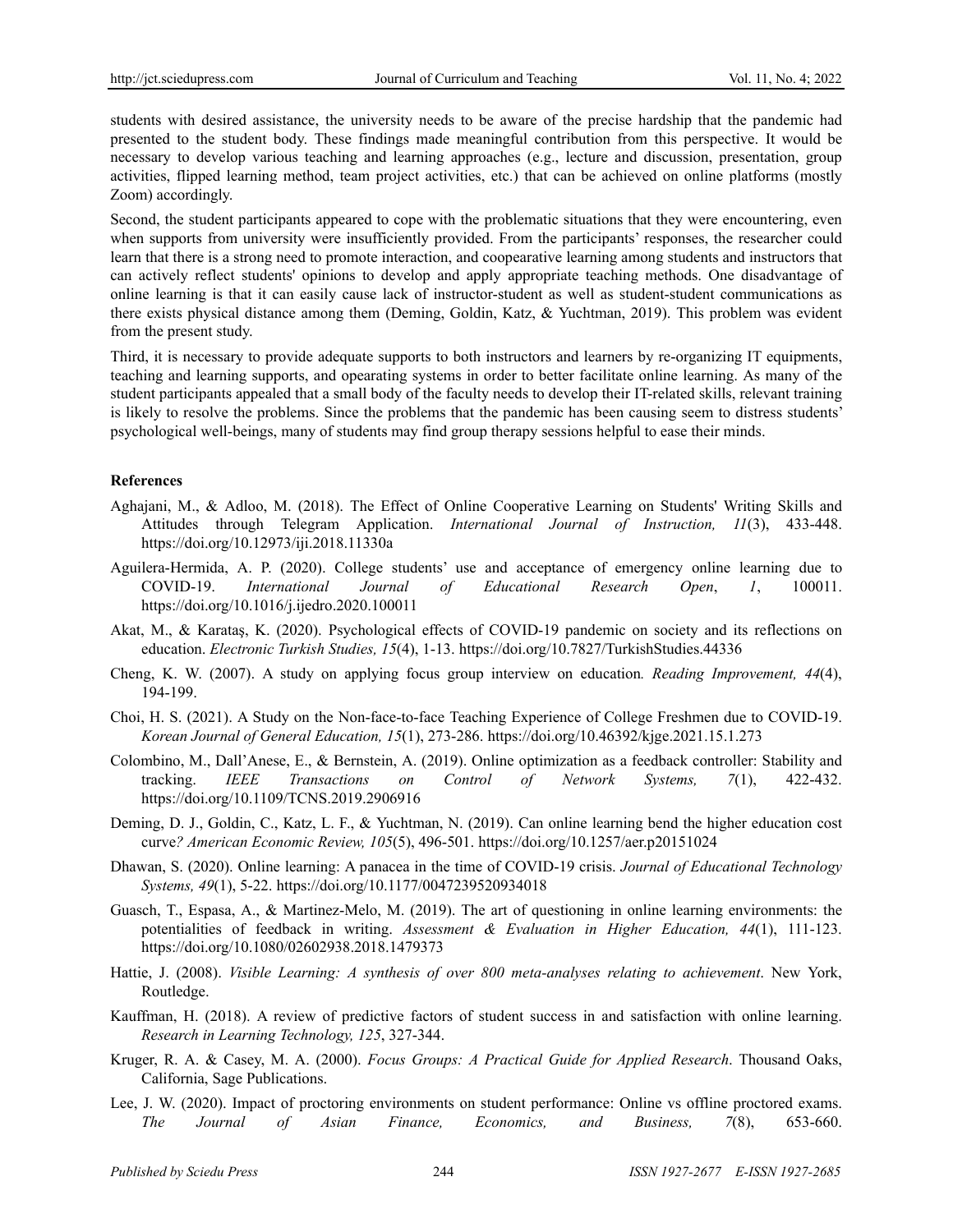https://doi.org/10.13106/jafeb.2020.vol7.no8.653

- Lee, M. W. (2020). Online Teaching of Chemistry during the Period of COVID-19: Experience at a National University in Korea. *Journal of Chemical Education, 97*(5), 2834-2838. https://doi.org/10.1021/acs.jchemed.0c00881
- Mohamad, N. N., Husnin, H., Mahmud, S. N. D., & Halim, L. (2020). Mitigating the COVID-19 pandemic: a snapshot from Malaysia into the coping strategies for pre-service teachers' education. *Journal of Education for Teaching, 46*(4), 546-553. https://doi.org/10.1080/02607476.2020.1802582
- Murphy, L, Eduljee, N. B., & Croteau, K. (2020). College Student Transition to Synchronous Virtual Classes during the COVID-19 Pandemic in Northeastern United States. *Pedgogical Research, 5*(4), 1-10. https://doi.org/10.29333/pr/8485
- Novikov, P. (2020). Impact of COVID-19 emergency transition to online learning onto the international students' perceptions of educational process at Russian university. *Journal of Social Studies Education Research, 11*(3), 270-302.
- Pyryani, R. M., Piryani, S., & Deo, G. (2020). COVID-19 transmission dynamics: A little bit of confusion. *KIST Medical College, 2*(2), 73-75. https://doi.org/10.3126/jkistmc.v2i2.33776
- Qamar, K., Kiran, F., Khan, M. A., Raza, S. N., Iram, M., & Rauf. A. (2021). Challenges of e-learning faced by medical teachers and students during Covid-19 Pandemic. *Pak Armed Forces Medical Journal, 71*(1), 3-9. https://doi.org/10.51253/pafmj.v71iSuppl-1.6191
- Sadiq, M. (2020). Policing in pandemic: Is perception of workload causing work–family conflict, job dissatisfaction and job stress? *Journal of Public Affairs*, e2486. https://doi.org/10.1002/pa.2486
- Sansom, R. L. (2020). Pressure from the pandemic: Pedagogical dissatisfaction reveals faculty beliefs. *Journal of Chemical Education, 97*(9), 2378-2382. https://doi.org/10.1021/acs.jchemed.0c00657
- Shim, T. E., & Lee, S. Y. (2020). College students' experience of emergency remote teaching due to COVID-19. *Children and Youth Services Review, 119*, 1-7. https://doi.org/10.1016/j.childyouth.2020.105578
- Spinelli, A., & Pellino, G. (2020). COVID-19 pandemic: perspectives on an unfolding crisis. *Journal of British Surgery, 107*(7), 785-787. https://doi.org/10.1002/bjs.11627
- Tsai, Y. H., Lin, C. H., Hong, J. C., & Tai, K. H. (2018). The effects of metacognition on online learning interest and continuance to learn with MOOCs. *Computers & Education, 121*, 18-29. https://doi.org/10.1016/j.compedu.2018.02.011
- Tsitsia, B. Y., Kabbah, S. K., Doyi, B., Kabe, S. K., & Safo, P. (2020). College of education student-teachers' perceptions on the e-learning in the era of COVID-19 pandemic. *European Journal of Education Studies, 7*(12), 561-571.
- Vargas, I., Howie, E. K., Muench, A., & Perlis, M. L. (2021). Measuring the effects of social isolation and dissatisfaction on depressive symptoms during the COVID-19 pandemic. *The Moderating Role of Sleep and Physical Activity, 11*(11), 1449-1462. https://doi.org/10.3390/brainsci11111449
- Viswanath, K., Lee, E. W., & Pinnamaneni, R. (2020). We need the lens of equity in COVID-19 communication. *Health Communication, 35*(14), 1743-1746. https://doi.org/10.1080/10410236.2020.1837445
- Wang, X., Hegde, S., Son, C., Keller, B., Smith, A., & Sasangohar, F. (2020). Investigating mental health of US college students during the COVID-19 pandemic: Cross-sectional survey study. *Journal of Medical Internet Research, 22*(9), e22817. https://doi.org/10.2196/22817
- Zhao, B., Kong, F., Aung, M. N., Yuasa, W., & Nam, E. W. (2020). Novel coronavirus (COVID-19) knowledge, precaution practice, and associated depression symptoms among university students in Korea, China, and Japan. *International Journal of Environmental Research and Public Health, 17*(18), 6671-6683. https://doi.org/10.3390/ijerph17186671